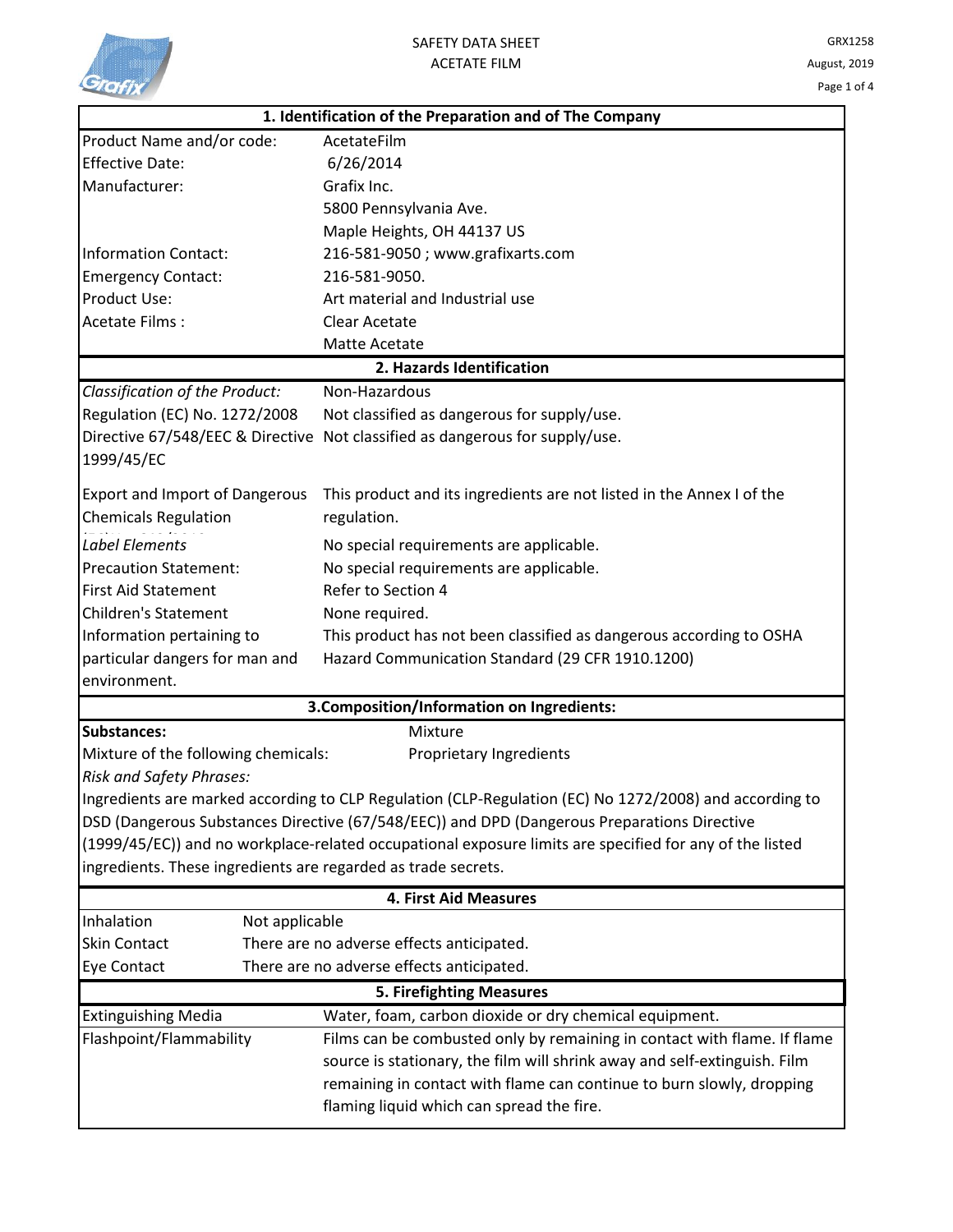

|                                          | <b>6. Accidental Release Measures</b>                                    |  |  |  |
|------------------------------------------|--------------------------------------------------------------------------|--|--|--|
| <b>Environmental precautions</b>         | None.                                                                    |  |  |  |
| <b>Methods and Materials for</b>         | Not applicable to this kind of material.                                 |  |  |  |
| Containment and Cleaning up              |                                                                          |  |  |  |
| 7. Handling and Storage                  |                                                                          |  |  |  |
| Safe Handling                            | Avoid extremes in high temperatures that may cause melting of the        |  |  |  |
|                                          | product.                                                                 |  |  |  |
| Storage                                  | Store away from heat and sources of ignition. Do not store in direct     |  |  |  |
|                                          | sunlight. Avoid prolonged storage in high or low temperatures.           |  |  |  |
|                                          | Recommended storage temperatures are 59 °F to 73 °F (15 °C - 23 °C)      |  |  |  |
| 8. Exposure Controls/Personal Protection |                                                                          |  |  |  |
| <b>Exposure Limits</b>                   | None known.                                                              |  |  |  |
| <b>Respiratory and Ventilation</b>       | Provide adequate ventilation.                                            |  |  |  |
| <b>Skin Protection</b>                   | Wearing gloves may be required due to sharp edges and when film is in    |  |  |  |
|                                          | the molten phase.                                                        |  |  |  |
| <b>Eye Protection</b>                    | Safety glasses are recommended.                                          |  |  |  |
|                                          | 9. Physical and Chemical Properties                                      |  |  |  |
| Appearance                               | Solid film (sheets, rolls or pads)                                       |  |  |  |
| <b>Physical State</b>                    | Solid                                                                    |  |  |  |
| Color                                    | Clear or various colors                                                  |  |  |  |
| Odor                                     | <b>Neutral</b>                                                           |  |  |  |
| <b>Boiling Point</b>                     | Not applicable                                                           |  |  |  |
| <b>Melting Point</b>                     | > 212 F                                                                  |  |  |  |
| <b>Freezing Point</b>                    | Not available                                                            |  |  |  |
| State (pH)                               | Not applicable                                                           |  |  |  |
| <b>Specific Gravity</b>                  | >1 (Specific Gravity for water is 1)                                     |  |  |  |
| Viscosity                                | Not Known                                                                |  |  |  |
| Flashpoint                               | Not available                                                            |  |  |  |
| Vapor Pressure                           | Not applicable                                                           |  |  |  |
| <b>Vapor Density</b>                     | Not applicable                                                           |  |  |  |
| Solubility in water                      | Not soluble                                                              |  |  |  |
| 10. Stability and Reactivity             |                                                                          |  |  |  |
| Reactivity:                              | Not expected to be reactive.                                             |  |  |  |
| <b>Chemical Stability</b>                | Product is stable in typical situation and environment.                  |  |  |  |
| <b>Conditions to Avoid</b>               | Avoid extremes in high temperatures.                                     |  |  |  |
| Incompatible materials                   | Very reactive chemicals (strong acids)                                   |  |  |  |
| <b>Hazardous Decomposition</b>           | Carbon monoxide, carbon dioxide and various hydrocarbons.                |  |  |  |
|                                          | 11. Toxicological Information                                            |  |  |  |
| <b>Health Effects</b>                    | No specific acute health effects and no chronic health effects have been |  |  |  |
|                                          | seen or are expected.                                                    |  |  |  |
|                                          | 12. Ecological Information                                               |  |  |  |
| Toxicity:                                | Not expected to be harmful to the environment.                           |  |  |  |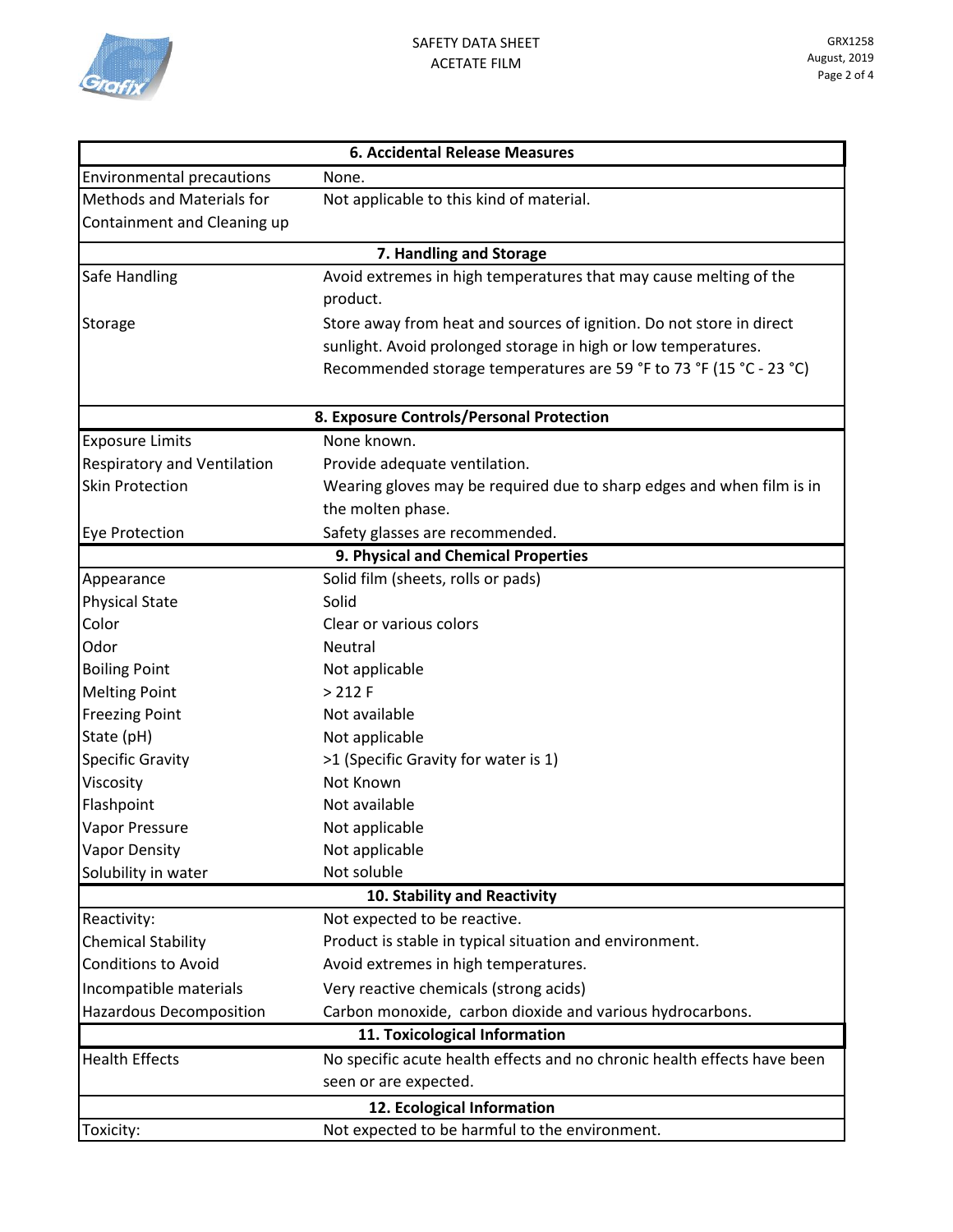

|                                                             | 13. Disposal Considerations |  |
|-------------------------------------------------------------|-----------------------------|--|
| Additional ecological information No information available. |                             |  |
| Mobility in soil                                            | No information available.   |  |
| Bio accumulative potential                                  | No information available.   |  |
| Persistence and degradability                               | Not biodegradable.          |  |
| Aquatic toxicity                                            | No information available.   |  |

Dispose of all waste material in accordance with all applicable federal, state and local regulations for the disposal of aqueous polymer wastes.

|                                                                                                 | 14. Transport Information |                                    |  |  |
|-------------------------------------------------------------------------------------------------|---------------------------|------------------------------------|--|--|
| <b>UN-NUMBER</b>                                                                                | Not applicable            |                                    |  |  |
| DOT, ADR, IMDG, IATA                                                                            | Not applicable            |                                    |  |  |
| UN proper shipping name                                                                         | Not applicable            |                                    |  |  |
| DOT, ADR, IMDG, IATA                                                                            | Not applicable            |                                    |  |  |
| Transport hazard class(es)                                                                      | Not applicable            |                                    |  |  |
| DOT, ADR, IMDG, IATA                                                                            | Not applicable            |                                    |  |  |
| Class                                                                                           | Not applicable            |                                    |  |  |
| Label                                                                                           | Not applicable            |                                    |  |  |
| <b>Packing Group</b>                                                                            | Not applicable            |                                    |  |  |
| DOT, ADR, IMDG, IATA                                                                            | Not applicable            |                                    |  |  |
| <b>Environmental Hazards</b>                                                                    | Not applicable            |                                    |  |  |
| Special precautions for user                                                                    | Not applicable            |                                    |  |  |
| Transport in bulk according to                                                                  | Not applicable            |                                    |  |  |
| Annex II of Marpol73/878 and                                                                    |                           |                                    |  |  |
| the IBC Code.                                                                                   |                           |                                    |  |  |
| 15. Regulatory Information                                                                      |                           |                                    |  |  |
| Safety, health and environmental regulations/legislation specific for the substance or mixture. |                           |                                    |  |  |
| <b>SARA</b>                                                                                     |                           | Not applicable.                    |  |  |
| Section 355 (extremely hazardous substances)                                                    |                           |                                    |  |  |
| Section 313 (Specific toxic chemical listing)                                                   |                           |                                    |  |  |
| TSCA (Toxic Substance Control Act)                                                              |                           | All ingredients are listed.        |  |  |
| Proposition 65                                                                                  |                           |                                    |  |  |
| Chemicals known to cause cancer                                                                 |                           | None of the ingredients are listed |  |  |
| Chemicals known to cause reproductive toxicity for females                                      |                           | None of the ingredients are listed |  |  |
| Chemicals known to cause reproductive toxicity for males                                        |                           | None of the ingredients are listed |  |  |
| Chemicals known to cause developmental toxicity                                                 |                           | None of the ingredients are listed |  |  |
| Carcinogenicity categories                                                                      |                           |                                    |  |  |
| EPA (Environmental Protection Agency)                                                           |                           | None.                              |  |  |
| TLV (Threshold Limit Value established by ACGIH                                                 |                           | None.                              |  |  |
| MAK (German Maximum Workplace Concentration)                                                    |                           | None.                              |  |  |
| NOISH-Ca (National Institute for Occupational Safety &                                          |                           |                                    |  |  |
| Health)                                                                                         |                           | None.                              |  |  |
| OSHA-Ca (Occupational Safety & Health Administration)                                           |                           | None.                              |  |  |